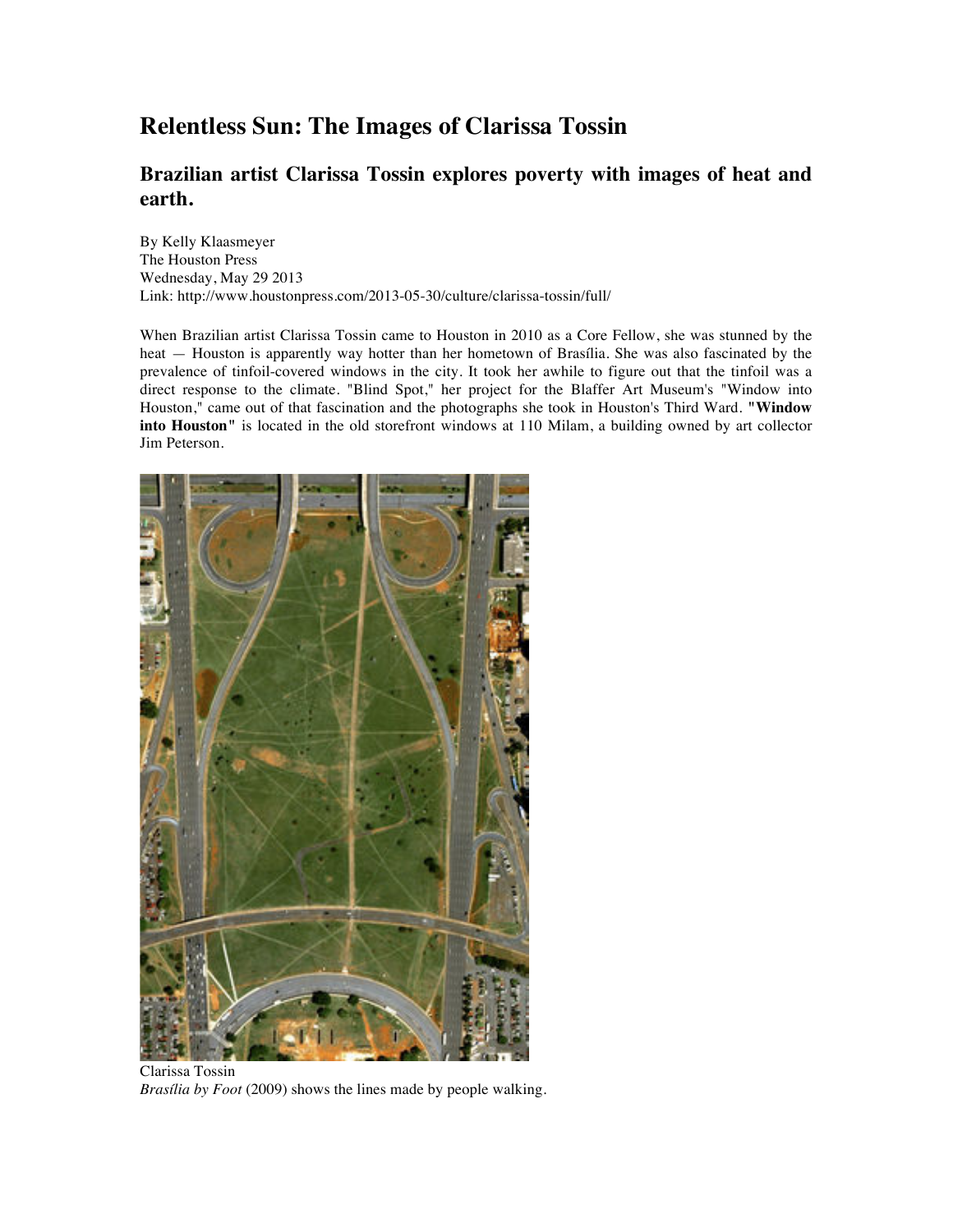For the uninitiated, tinfoiling your windows is what you do in the South when you're poor and it's hot as hell. The foil helps reflect the sun's heat off of your house. Reflective skyscraper windows do essentially the same thing, just in a more elegant fashion. Tossin had her photographs of foil-covered windows printed onto roller shades that cover the storefront windows. Using the photographs of ratty tinfoil and crappy window-unit air conditioners, Tossin adorned the windows of a beautifully restored building inhabited by a wealthy collector with the makeshift trappings of poverty. It's ironic in an almost hipster way (I could see them being sold as window shades on Fab.com), but I'm unsure of what that ultimately says.

Artists, particularly photographers, have long been drawn to capturing the aesthetics of poverty. But there is a fine line between WPA photographers recording the impact of the Depression and someone exoticizing poverty. For Tossin, there is also no doubt the tourist element of seeing something unusual in another country. American tourists in Brazil do the same thing, touring and photographing those oh-so-colorful and inventive *favelas*. We're all fascinated with other locales and cultures. But whether someone lives in a favela or a Third Ward shotgun house, does that person really want someone else recording his plight for the photographer's own ends?

Tossin also has work on view at Sicardi Gallery in her exhibition **"Study for a Landscape."** There's an amazing photo on the wall right as you walk into the upstairs gallery. She culled it from Google Earth; it's a satellite view of a plaza in Brasília. Planned by Lúcio Costa and inaugurated in 1960, the Brazilian capital is legendary for its utopian aspirations and futuristic Oscar Niemeyer architecture, as well as for its notoriously inhuman scale. The "plaza" Tossin presents isn't really that; it's more like a giant median the size of multiple football fields. This vast expanse of grass is dotted with a couple of trees and surrounded by six-lane highways. The fascinating part of this photo, *Brasília by Foot* (2009), is the wonky network of reddish lines worn into the grass by people trying to make their way across the large empty space to the buildings on either side. Seen from the sky, the marks are like Nazca lines created by modern pedestrians instead of mysterious ancient peoples.

As Houstonians, we know what it's like to have to make your way on foot through a city built around the car. (Houston artists like The Art Guys and Carrie Schneider as well as writers like John Nova Lomax have set out to explore on foot a city where walking can be a daunting and almost heretical act.) While Brasília's climate may not reach Houston extremes, it's hot enough. We know what it's like to slog across a vast, treeless expanse in the heat. You look at the picture and feel yourself bending your head to duck a relentless sun.

In Brasília, Tossin set out to retrace the tracks in the photo herself, counting her steps and marking which routes she had taken on a diagram. The Sicardi show includes a series of silk screens Tossin made based on her map, done in the same reddish brown as the tracks worn into the grassy expanse. Tossin used the reddish Brazilian earth as her pigment, mixing it with a binder to create "ink" for her silk screens. The silk screens are interesting as diagrams, and you can see the paths of the artist as she crisscrossed the space without destination, recording the number of steps she'd taken. But ultimately, the Google Earth photo and the lines worn by all those other feet dwarf everything else.

Tossin covered a slender strip of wall in the gallery with reddish earth she had brought from home. The narrow bit of wall reads a little decoratively, but I understand Tossin's affection for the iron-rich hue of her home soil. I grew up with red dirt in Arkansas, and it's amazing how earth can become an icon of home.

Another wall shows the red earth of a Brasília building site from a Google Earth photo. Tossin paired it with a Google Earth photo of Mars, the red planet. They look unsettlingly similar. Just pairing these two images is intriguing in itself. Tossin went on to fold the images into origami shapes — a car for the Brasília image and a rocket for the Mars image. She marked the folds and flattened the images out again. The creases create interesting networks of lines and a slight topography over the images, but the whole origami symbolism may be unnecessary.